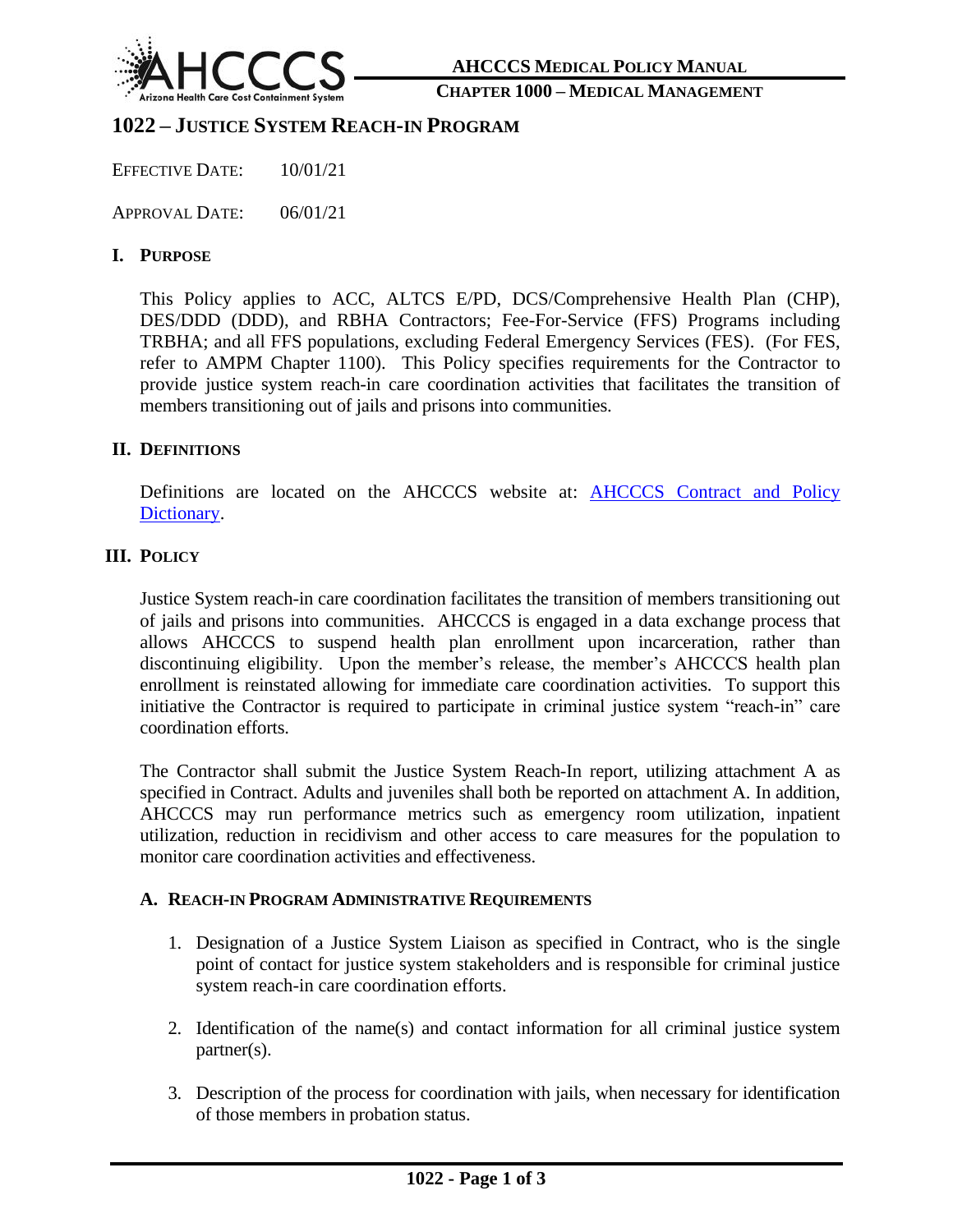

#### **CHAPTER 1000 – MEDICAL MANAGEMENT**

- 4. Designation of parameters for identification of members requiring reach-in care coordination (e.g. definition of chronic and/or complex care needs) through agreement with reach-in partners.
- 5. Description of the process and timeframes for communicating with reach-in partners.
- 6. Description of the process and timeframes for initiating communication with reach-in members.
- 7. Description of methodology for assessment of anticipated cost savings to include analysis of medical expense for these identified members prior to incarceration and subsequent to reach-in activities and release.

# **B. REACH-IN PROGRAM CARE COORDINATION REQUIREMENTS**

The Contractor shall develop:

- 1. A process for identification of members that meet the established parameters for reachin care coordination which include members with chronic and/or complex physical and/or behavioral health care needs, and members in the adult correctional system who have a substance use disorder and/or meet medical necessity criteria to receive Medical Assisted Treatment (MAT). The Contractor shall utilize the 834 file data provided to the Contractor by AHCCCS to assist with identification of members. The Contractor may also use additional data if available for this purpose.
- 2. Policies and procedures to conduct reach-in care coordination for members who have been incarcerated for 20 days or longer and have an anticipated release date. Reach-in care coordination activities shall begin upon knowledge of a member's anticipated release date.
- 3. A process to collaborate with justice partners (e.g. County jails, detention facilities, courts, and correctional health service contractors; the Arizona Administrative Office of the Courts; Arizona Department of Juvenile Corrections; and the Arizona Department of Corrections Rehabilitation and Reentry) to identify justice-involved members.
- 4. A process to conduct pre-release care coordination activities for members transitioning out of juvenile detention jails and prisons.
- 5. Strategies for providing member/Health Care Decision Maker (HCDM) and Designated Representative (DR) for reach-in care coordination, education regarding care, services, resources, appointment information and Contractor Care Management contact information.
- 6. Requirements for scheduling of initial appointments with appropriate provider(s) or TRBHA based on member needs, appointment to occur within seven business days of member release.